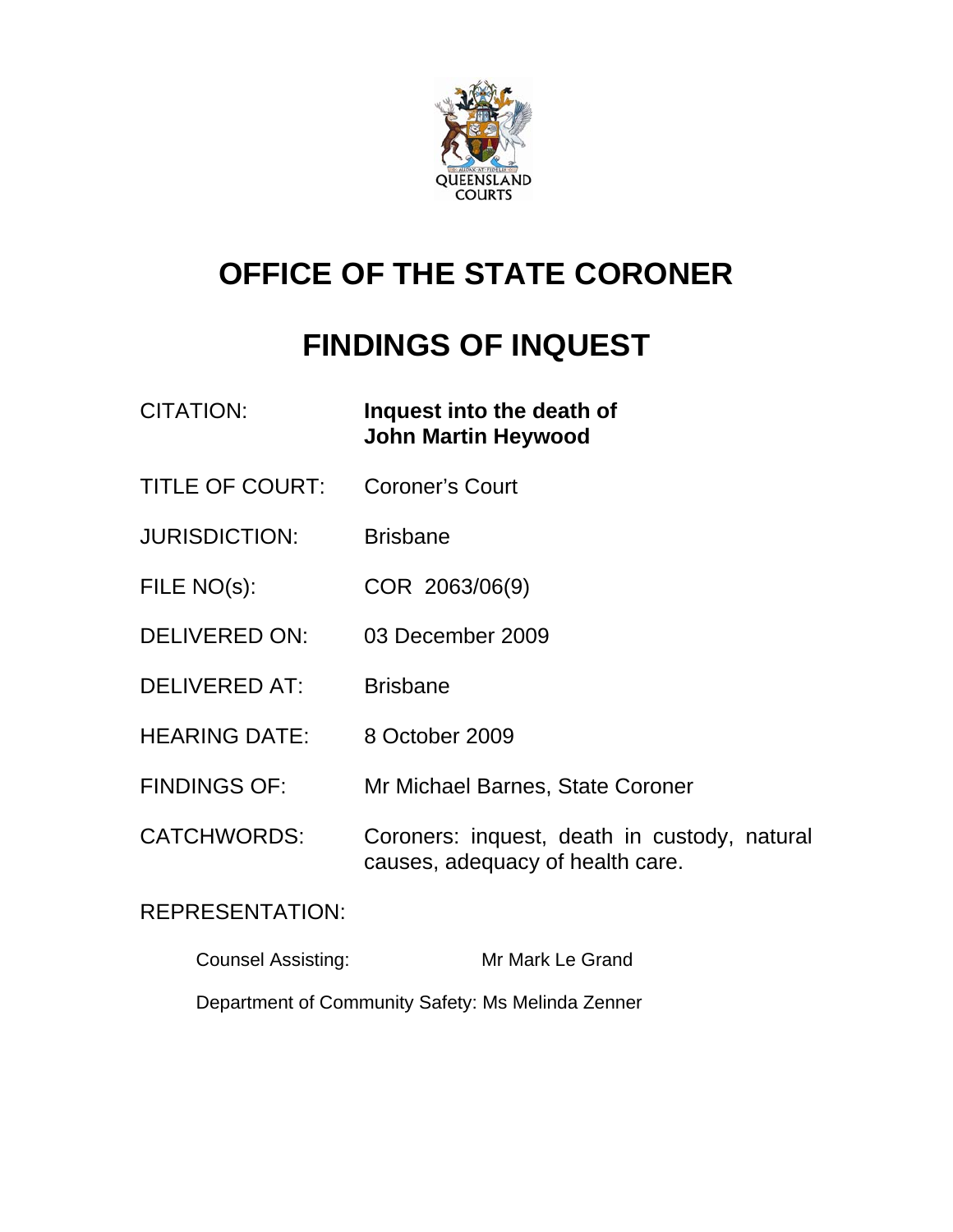#### **Table of Contents**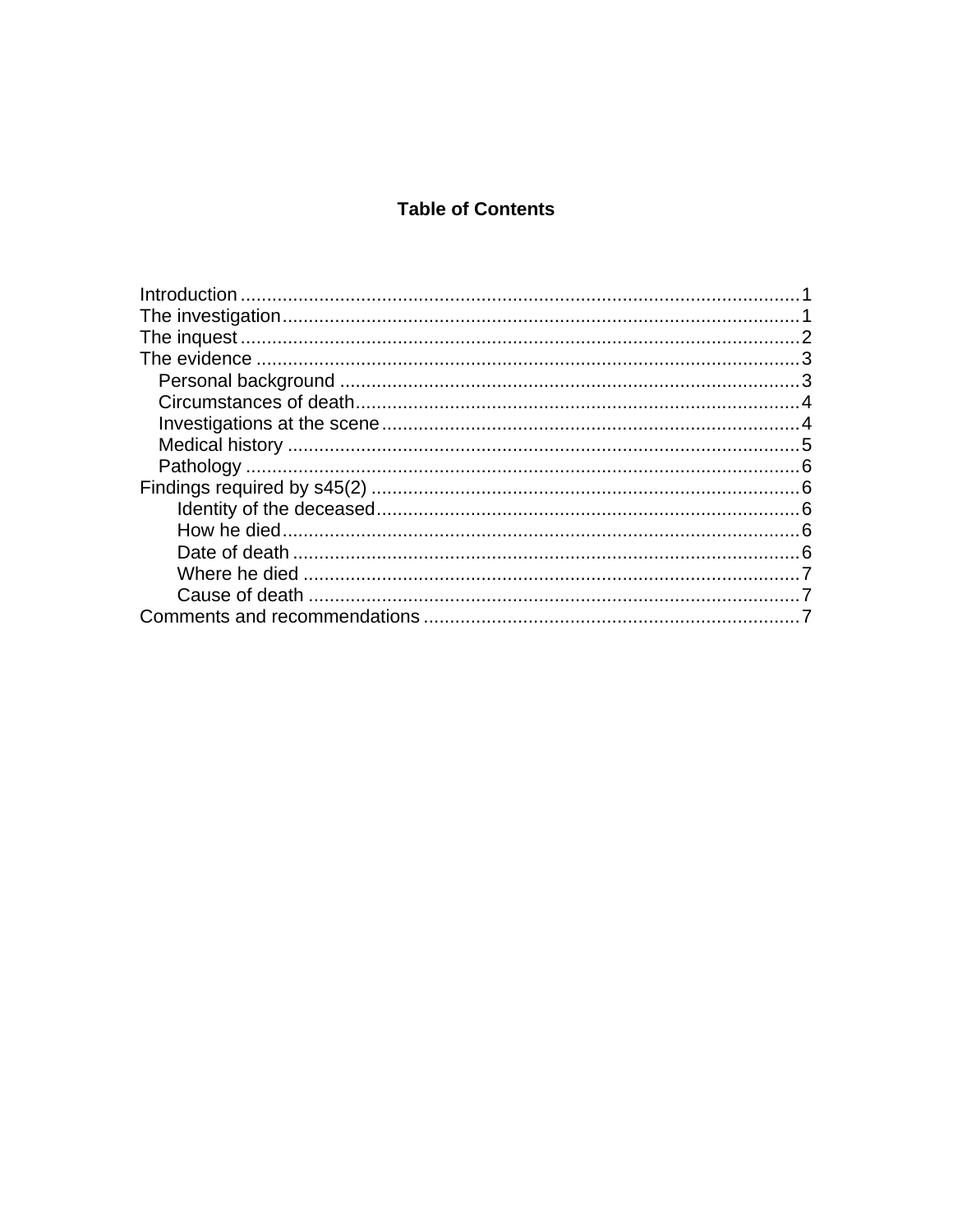<span id="page-2-0"></span>The Coroners Act 2003 provides in s45 that when an inquest is held into a death in custody, the coroner's written findings must be given to the family of the person who died, each of the persons or organisations granted leave to appear at the inquest, and to various specified officials with responsibility for the justice system. These are my findings in relation to the death of John Martin Heywood. They will be distributed in accordance with the requirements of the Act and posted on the web site of the Office of State Coroner.

# **Introduction**

Mr John Martin Heywood, a 68 year old prisoner, died at the Secure Unit of the Princess Alexandra Hospital at approximately 4.00am on 20 July 2006.

Because his death was a "death in custody" within the terms of the Act<sup>[1](#page-2-1)</sup> it was reported to the State Coroner for investigation and inquest.

These findings

- confirm the dead man's identity, and the time, place, circumstances and medical cause of his death;
- consider whether the actions or inactions of any person contributed to his death;
- consider whether the medical treatment afforded to him at the Secure Unit of the Princess Alexandra Hospital (PASU) was adequate and reasonable; and
- consider whether any changes to procedures or policies could reduce the likelihood of deaths occurring in similar circumstances or otherwise contribute to public health and safety or the administration of justice.

# **The investigation**

The investigation was conducted by officers from the QPS Corrective Services Investigation Unit (CSIU). As detailed below, there were certain inadequacies with the initial investigation which has unnecessarily prolonged the consideration of this matter and which required supplementary investigations to be undertaken to enable findings to be made to the appropriate level of satisfaction.

Persons in custody in general, and persons in custody as a result of the commission of certain crimes in particular, for example, crimes against young

<span id="page-2-1"></span>l  $1$  s8(3) defines "reportable death" to include deaths in custody and s7(2) requires that such deaths be reported to the state corners or deputy state coroner. S27 requires an inquest be held in relation to all deaths in custody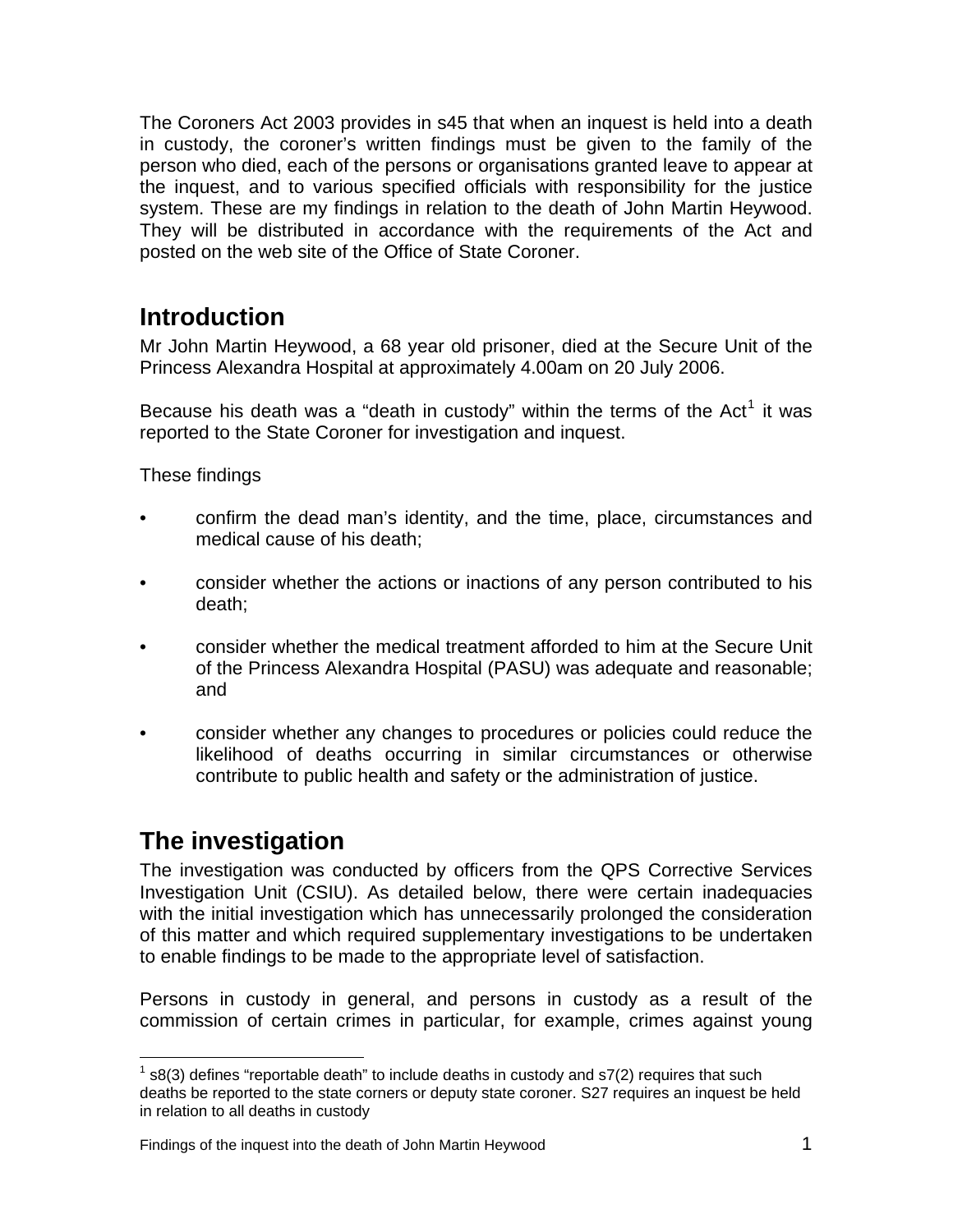<span id="page-3-0"></span>persons, are at high risk of violence. Consequently the consideration of possible foul play by third party involvement will play a significant role in any such inquest.

The Coroners Act 2003 refers to the recommendations of the Royal Commission into Aboriginal Deaths in Custody. It mandates an inquest be held into all deaths in custody. It is important these matters are rigorously investigated and assumption do not lead to shortcuts being taken.

In this case the following shortcomings were observed in the police report when it was received by this office:-

- There were no statements from the nurses who found Mr Heywood dead, nor from the doctor who issued the life extinct certificate
- There was no statement from the nurse who did the routine check at approximately 3:00am detailing her observations which enables the conclusion to be drawn that the deceased was alive and sleeping at that time.
- There was no statement from the first police officer to arrive at the scene her detailing her observations about its state upon her arrival.
- The four other prisoner/patients who were in the unit at the time were not interviewed as to anything they heard or saw at the time of Mr Heywood's death.

These matters were remedied at the request of counsel assisting and as a result when considered with the other steps that were taken at the time of the death, I am confident the material enables me to make the findings I have. It transpires that the investigating officer's assumption that the death was from non suspicious natural causes was correct, and I can understand why he quickly came to that conclusion. However for the reasons mentioned earlier this should not lead to essential inquiries not being undertaken and/or documented.

## **The inquest**

An inquest was held in Brisbane on 8 October 2009. Mr M. Le Grand was appointed as counsel to assist me. Leave to appear was granted to Ms M. Zenner for the Department of Community Safety (the successor to the Department of Corrective Services).

All of the statements, records of interview, photographs and materials gathered during the investigation were tendered at the inquest. The evidence was reviewed and submissions were made to the Court by counsel assisting.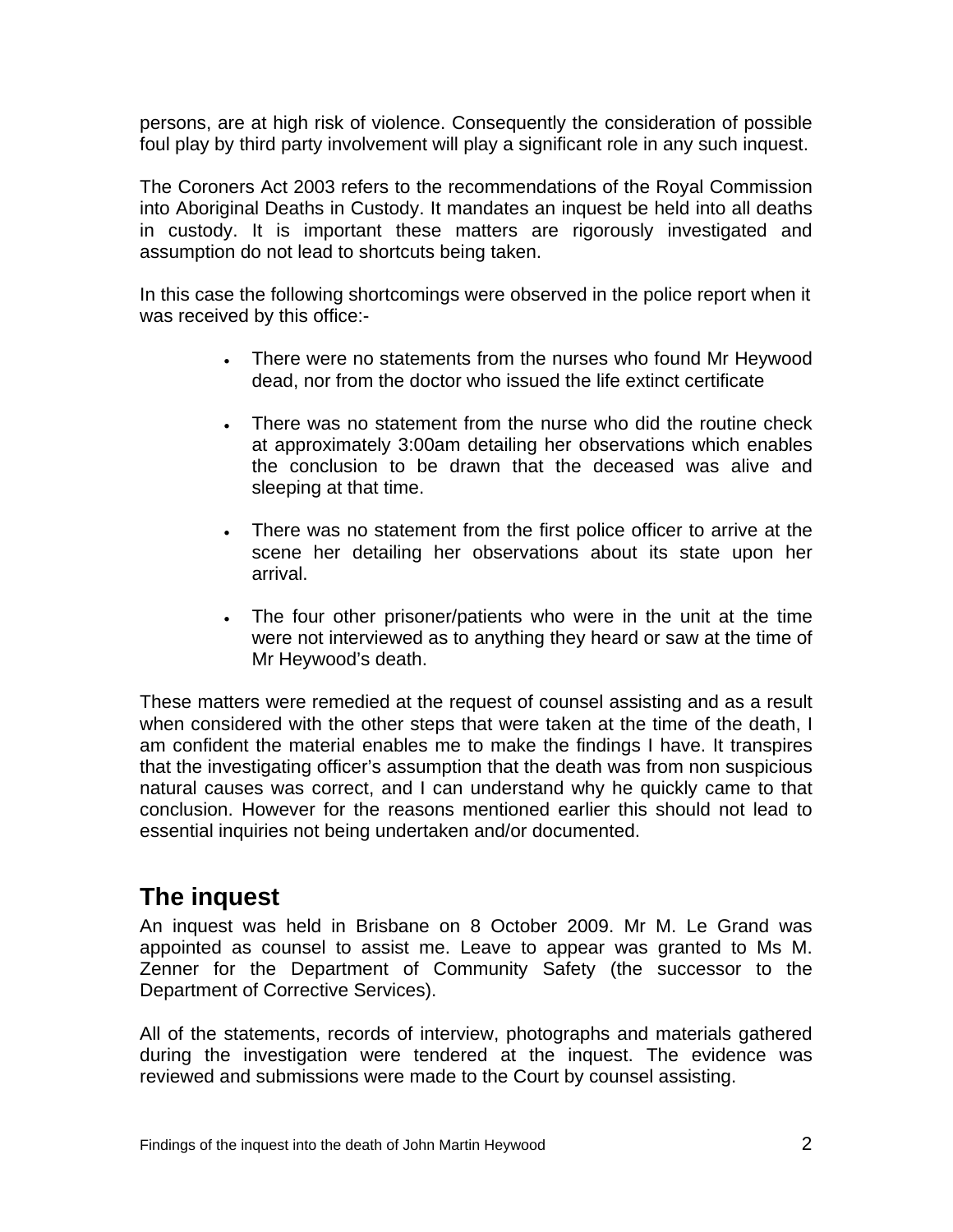# <span id="page-4-0"></span>**The evidence**

I turn now to the evidence. Of course, I cannot summarise all of the information contained in the exhibits but I consider it appropriate to record in these reasons, the evidence which I believe is pertinent and relevant to the findings I have made.

### *Personal background*

John Martin Heywood was born in Townsville on the 10th August 1937 under the name of Morris John Hudson. By the time he was 11 he commenced appearing in the Children's Court and quickly accumulated an unenviable criminal history. In total he was dealt with by various courts on fourteen occasions, on five occasions in his birth name of Morris John Hudson, and on nine occasions under the name of John Martin Heywood, for various offences of stealing, breaking and entering, arson and, finally, for wilful murder.

Mr Heywood was 29 years of age at the time of his last conviction for the killing of a schoolboy at Nudgee College, Brisbane. He was sentenced to life in prison on the 6th October 1967.

Mr Heywood spent eleven years at The Park Centre for Mental Health, which is a secure mental hospital at Wacol, before returning to secure custody. I am unaware of his psychiatric diagnosis but it is apparent from the length of his admission to the Park he was seriously ill.

Mr Heywood was released on parole on 18 April 1985, but this parole was revoked 5 months later after information was received that he was interstate in company with a teenage boy. Mr Heywood was located and returned to custody in September 1985 where he remained until his death on 20th July 2006.

The deceased died just prior to his 69th birthday having been incarcerated in secure custody for 38 years (except for a 5 month period in 1985). He was appraised by a psychologist shortly prior to his death as *"institutionalised with no community support".* 

He was born into a family of four children with an older brother and sister, and a younger sister Dallas Stevens. Apart from Ms Stevens, none of his relatives kept in contact with Mr Heywood. He never married and had no children.

Ms Stevens states that she used to visit the deceased in prison but not much after he was moved to the Borallon Correctional Centre. He occasionally wrote letters, but he called her frequently on the telephone and they would talk.

Ms Stevens said she last visited the deceased two months before his death when he told her he had lost a lot of weight, couldn't eat and couldn't keep his food down.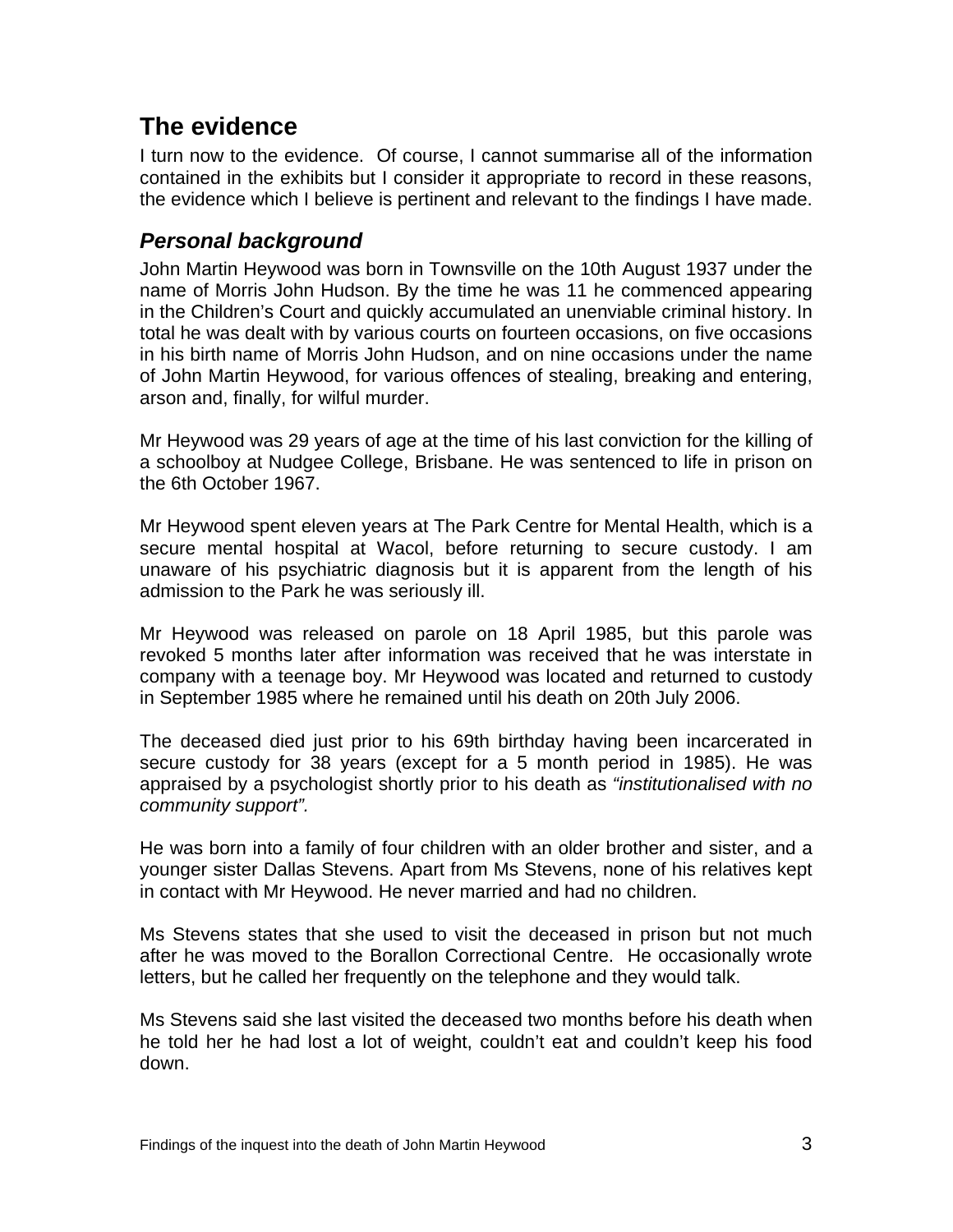#### <span id="page-5-0"></span>*Circumstances of death*

At the time of his death Mr Heywood was usually accommodated at the Borallon Correctional Centre. He had been in deteriorating health and was undergoing medical assessment and treatment. This involved attendance at the Princess Alexandra Hospital Secure Unit (PASU). Mr Heywood's last transfer to that unit occurred on 7 July 2006 and was to address anorexia (loss of appetite), weight loss and elevated adrenal hormones. The medical assessment was that these symptoms were suggestive of phaeochromocytoma (a tumour of the adrenal gland).

While at PASU each prisoner/patient is segregated from other prisoners in their own single bed room. The room is a standard single bed hospital room except that it remains locked while occupied by a prisoner/patient.

At about 4:18am on 20 July 2006, the room occupied by Mr Heywood was unlocked and opened by Queensland Correctional Services Officer (QCS) Alan Miles, to allow Nurse Robertson and Nurse Alexis to conduct a routine nursing check. It appeared to both nurses that the prisoner was dead, so the room was re-locked and a doctor was called to attend.

Upon the arrival of Dr Elisabeth Marsden, the room was again unlocked at 4:53am and Dr Marsden issued a life extinct certificate. The room was then relocked until investigating police attended.

#### *Investigations at the scene*

The first police officer to arrive at the scene was Detective Senior Constable Melanie Cooper. Officers of the Corrective Services Investigation Unit (CSIU) arrived at 5:30am. A list of the four other prisoner/patients was obtained. Each was isolated in individual rooms while at PASU.

The deceased's medical file indicated that he had last been checked shortly after 3.00am and that he was breathing and asleep at that time.

The last medication was recorded as having been given at 10.00pm on the previous evening.

A police photographer was called to record the scene. The police report states that there were no signs of disorder and there did not appear to be any unexplained marks on the body of the deceased. The body was conveyed to the John Tong Centre and an autopsy conducted the following day.

A right thumb fingerprint was obtained from the body of Mr Heywood was then sent to QPS fingerprint analysts in Brisbane. It matched an official fingerprint form bearing the name Maurice John Hudson with a date of birth of 10/8/1937.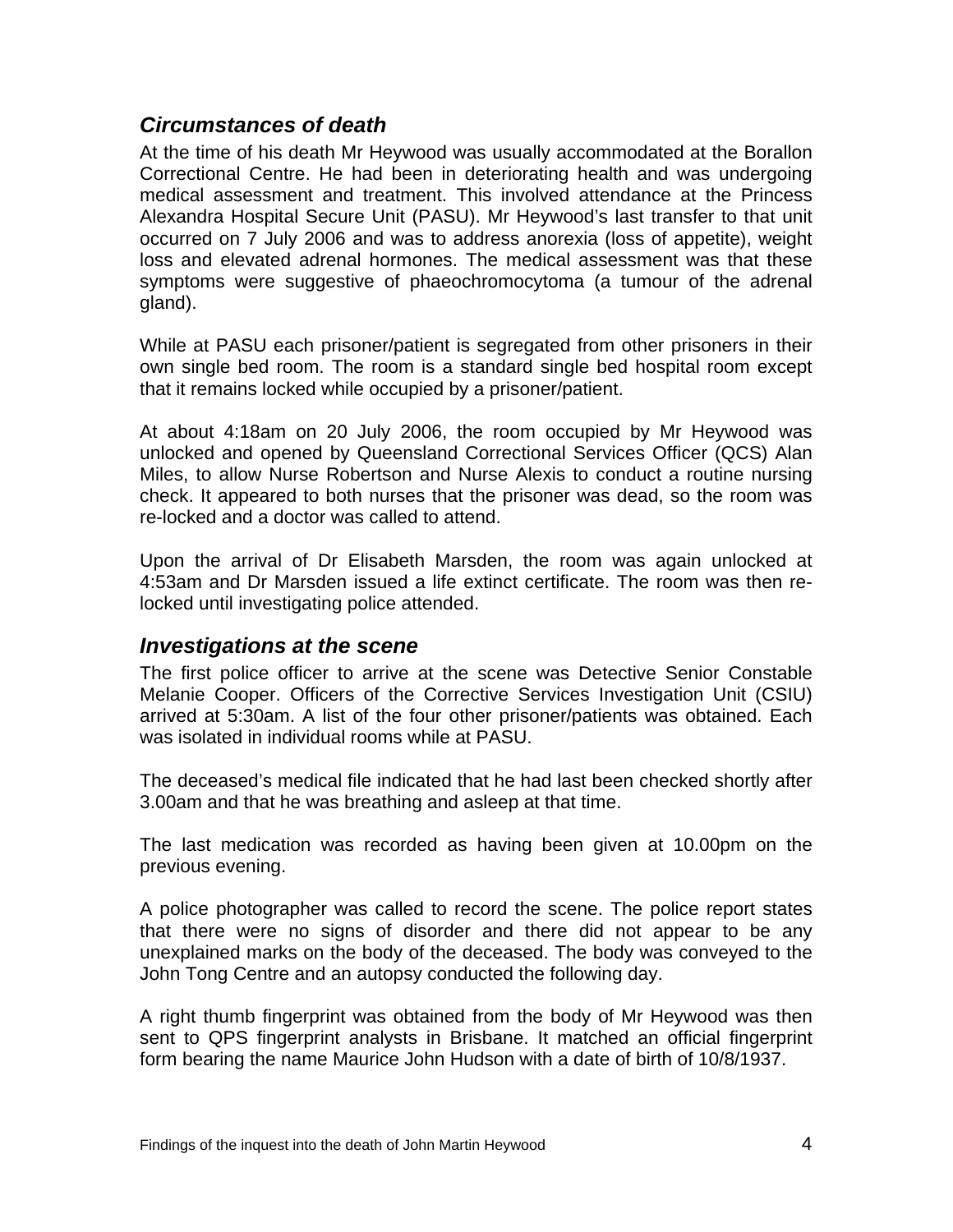### <span id="page-6-0"></span>*Medical history*

Hospital medical records show Mr Heywood had two in patient admissions in the months before his death: 22 May to 6 June 2006 and 7 July until his death on the 20 July 2006. Both of these admissions were in relation to the investigation of weight loss, loss of appetite, weakness and shortness of breath. Mr Heywood had lost about 20kg of weight over the 4-5 months prior to May 2006. His medical history indicates that he suffered from chronic obstructive lung disease, arthritis, depression and diabetes that was diet-controlled.

A malignancy was suspected and a number of tests were performed during these admissions including:

- Chest X-ray minor changes but no evidence of malignancy;
- Gastroscopy inflammation due to a bacterial infection (helicobacter pylori), but no malignancy;
- Ultrasound liver two cysts identified, but no definite malignancy;
- CT scan of abdomen liver cysts and a 15mm nodule on the right adrenal gland;
- Bone scan lesion in right adrenal glad;
- Echocardiogram (ultrasound scan of heart) moderate enlargement (hypertrophy) of the left ventricle but otherwise normal;
- A number of blood and urine tests were performed the most significant result was that the hormones normally produced by the adrenal gland were elevated; and
- A colonoscopy was also planned but was not performed prior to his death.

It would appear clear from the medical records that the deceased has received a high standard of medical care.

Throughout the deceased's admission, medical staff noted that he was weak and frail. He would have episodes of shortness of breath and his blood pressure was noted to fall significantly when he went from sitting to standing (postural hypotension). On the 10 July he had a fall. On the 18 July he had another fall in which he hit his head. The deceased was later given some intravenous fluid to try to improve his blood pressure.

There was a notation in the medical file made by Dr Lisa Gemmell on 18 July 2006 that Mr Heywood was "Not for Resuscitation." This is a medical directive obtained from the deceased to the effect that should a defined event occur and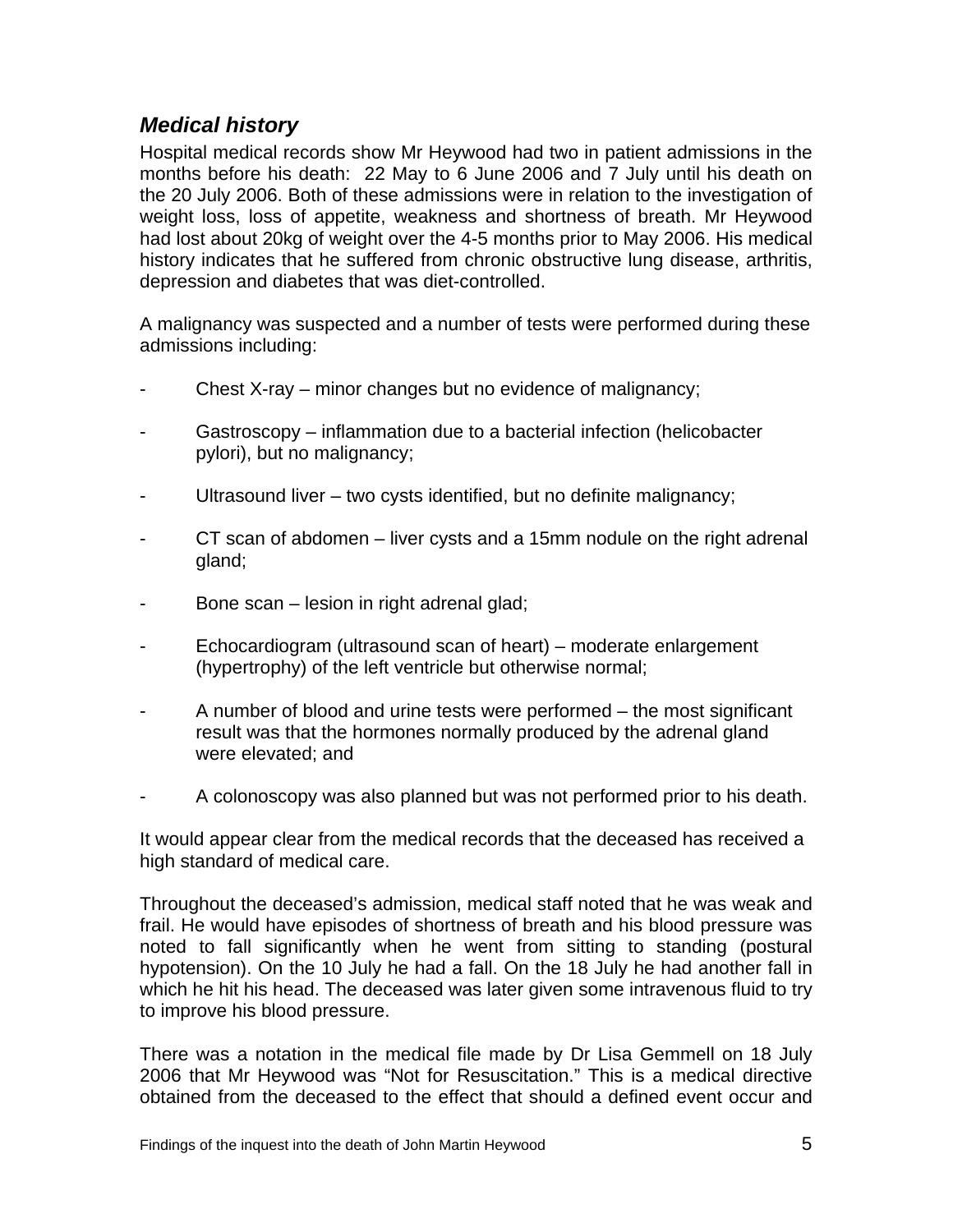<span id="page-7-0"></span>he is unable to convey his intentions at that time, he did not want to be resuscitated in the event of a cardiac arrest and that he did not want to be fed intravenously.

The deceased was an elderly person suffering a progressive deterioration in his health. The last treating doctor, Dr Stuart McDonald, stated that the deceased had several medical conditions:

- Coronary artery disease;
- Phaeochromocytoma;
- Chronic depression; and
- Non-insulin Dependant Diabetes Mellitus.

### *Pathology*

An autopsy was conducted at the John Tong Centre on the 21st July 2006 by forensic pathologist, Dr R Williams, Registrar, which was observed by Senior Constable A Manson of the Coronial Support Unit.

The post-mortem examination showed a thin Caucasian male with signs of recent medical intervention. Internal examination confirmed a 17mm tumour in the right adrenal gland. The arteries supplying blood to the heart were severely narrowed (coronary atherosclerosis).

Histology showed the lesion in the right adrenal gland to be a phaeochromocytoma. Serology could not be performed as the blood sample had clotted. Dr Williams concluded that the cause of death was a combination of coronary arteriosclerosis and phaeochromocytoma.

# **Findings required by s45(2)**

As a result of considering all of the information contained in the exhibits I am able to make the following findings:-

#### **Identity of the deceased**

The deceased was John Martin Heywood aka Maurice John Hudson, who was born at Townsville in the State of Queensland on 10 August 1938.

#### **How he died**

Mr Heywood died of natural causes while in the custody of the Department of Correctives Services.

#### **Date of death**

Mr Heywood died on 20 July 2006.